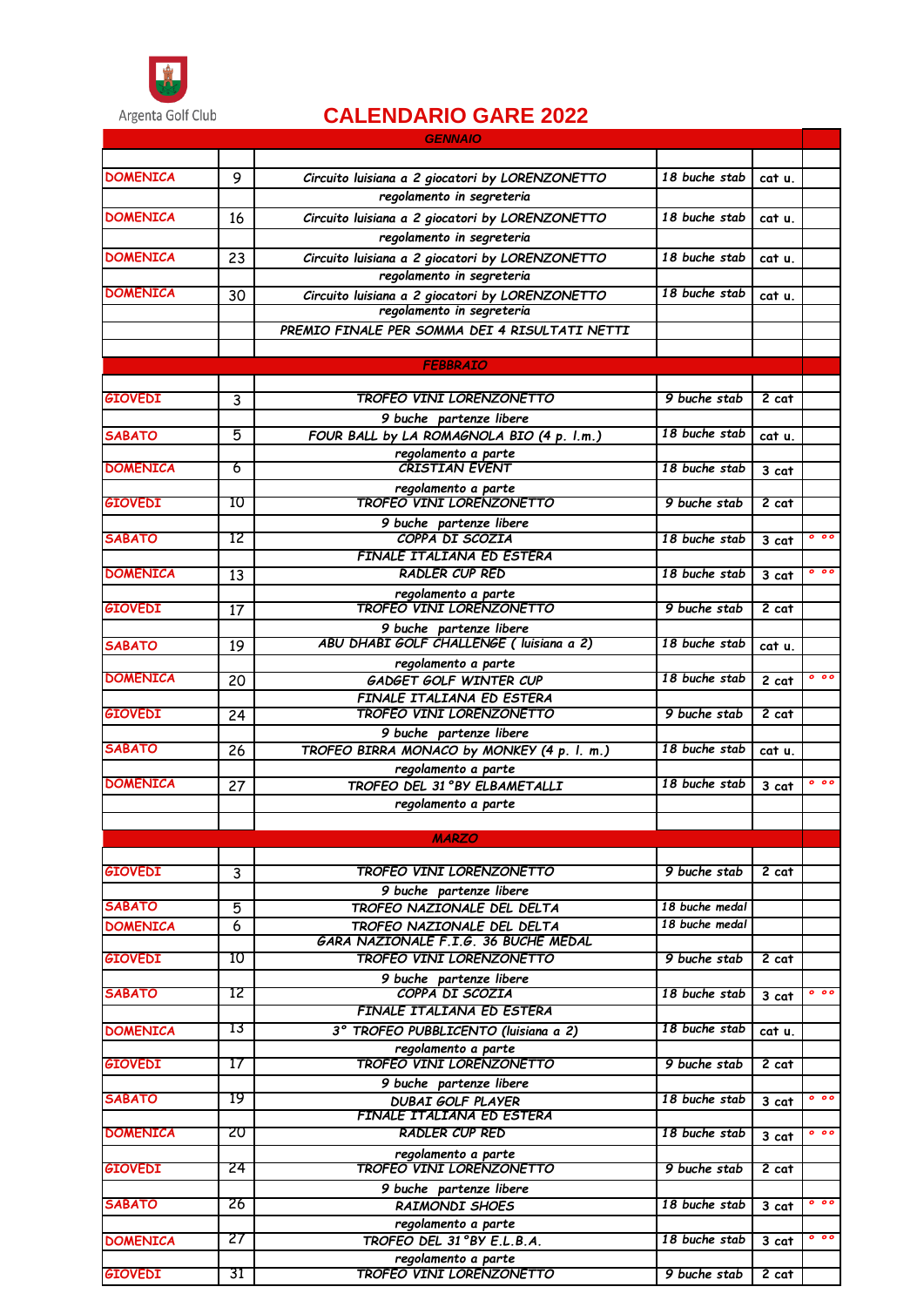|                 |                | 9 buche partenze libere                                        |                          |                    |                 |
|-----------------|----------------|----------------------------------------------------------------|--------------------------|--------------------|-----------------|
|                 |                |                                                                |                          |                    |                 |
|                 |                | <b>APRILE</b>                                                  |                          |                    |                 |
| <b>SABATO</b>   | 2              | 1°TROFEO AGEOP                                                 | 18 buche stab            | 3 cat              | 000             |
|                 |                | <b>GARA DI BENEFICENZA</b>                                     |                          |                    |                 |
| <b>DOMENICA</b> | 3              | TROFEO BIRRA MONACO by MONKEY (4 p. l. m.)                     | 18 buche stab            | cat u.             |                 |
| <b>GIOVEDI</b>  | T              | regolamento a parte<br><b>TROFEO VINI LORENZONETTO</b>         | 9 buche stab             | $2$ cat            |                 |
|                 |                | 9 buche partenze libere                                        |                          |                    |                 |
| <b>SABATO</b>   | 9              | 4° TROFEO REMAX                                                | 18 buche stab            | 3 cat              | 0 <sub>0</sub>  |
|                 |                | regolamento a parte                                            |                          |                    |                 |
| <b>DOMENICA</b> | 10             | CARPE DIEM BY L. CARDIN                                        | 18 buche stab            | $3$ cat            | 0 <sub>0</sub>  |
| <b>GIOVEDI</b>  | 14             | regolamento a parte<br><b>TROFEO VINI LORENZONETTO</b>         | 9 buche stab             | $2$ cat            |                 |
|                 |                | 9 buche partenze libere                                        |                          |                    |                 |
| <b>SABATO</b>   | 16             | 1º TROFEO A. CALZONI (luisiana a 2)                            | 18 buche stab            | cat u.             |                 |
|                 |                | regolamento a parte                                            |                          |                    |                 |
| <b>DOMENICA</b> | 17             | 4° TROFEO CERAMICHE CRESCENTINI                                | 18 buche stab            | 3 cat              | 000             |
| <b>GIOVEDI</b>  | 21             | regolamento a parte<br>AGIS INTERREGIONALE SINGOLA             | 18 buche stab            | 3 cat              |                 |
|                 |                |                                                                |                          |                    |                 |
| <b>SABATO</b>   | 23             | regolamento a parte<br>TROFEO DEL 31ºBY E.L.B.A.               | 18 buche stab            | 3 cat              | 0 <sub>0</sub>  |
|                 |                | regolamento a parte<br>SOUND BY MELICONI                       |                          |                    | $^{\circ}$      |
| <b>DOMENICA</b> | 24             |                                                                | 18 buche stab            | 3 cat              |                 |
| <b>LUNEDI</b>   | 25             | regolamento a parte<br>ARTE E GOLF BY A. VICINI $(4 p. 1 m. )$ | 18 buche stab            | cat u.             |                 |
|                 |                | FINALE ESTERA DIRETTA                                          |                          |                    |                 |
| <b>GIOVEDI</b>  | 28             | TROFEO VINI LORENZONETTO                                       | 9 buche stab             | $2$ cat            |                 |
|                 |                | 9 buche partenze libere                                        |                          |                    |                 |
| <b>SABATO</b>   | 30             | GADGET GOLF WINTER 2022                                        | 18 buche stab            | $3$ cat            | 0 <sub>0</sub>  |
|                 |                | regolamento a parte                                            |                          |                    |                 |
|                 |                | <b>MAGGIO</b>                                                  |                          |                    |                 |
|                 |                |                                                                |                          |                    |                 |
| <b>DOMENICA</b> | 1              | 2° TROFEO NAUTICA ORLANDINI                                    | 18 buche stab            | $\overline{3}$ cat | 000             |
| <b>GIOVEDI</b>  | 5              | regolamento a parte<br><b>TROFEO VINI LORENZONETTO</b>         | 9 buche stab             | $2$ cat            |                 |
|                 |                | 9 buche partenze libere                                        |                          |                    |                 |
| <b>SABATO</b>   | $\overline{7}$ | TROFEO DEL 31°BY ELBAMETALLI                                   | 18 buche stab 3 cat 0 00 |                    |                 |
|                 |                | regolamento a parte                                            |                          |                    |                 |
| <b>DOMENICA</b> | 8              | <b>GOLF E FOOD</b>                                             | 18 buche stab            | 3 CAT              | $^{\circ}$      |
| <b>GIOVEDI</b>  | 12             | regolamento a parte<br><b>TROFEO VINI LORENZONETTO</b>         | 9 buche stab             | 2 cat              |                 |
|                 |                | 9 buche partenze libere                                        |                          |                    |                 |
| <b>SABATO</b>   | 14             | 10° TROFEO ALCATEL                                             | 18 buche stab            | 3 cat              | 0 <sub>0</sub>  |
|                 |                | regolamento a parte                                            |                          |                    |                 |
| <b>DOMENICA</b> | 15             | 14° TROFEO SPREAFICO                                           | 18 buche stab            | $\overline{3}$ cat | $^{\circ}$      |
| <b>GIOVEDI</b>  | 19             | regolamento a parte<br><b>TROFEO VINI LORENZONETTO</b>         | 9 buche stab             | $2$ cat            |                 |
|                 |                | 9 buche partenze libere                                        |                          |                    |                 |
| <b>SABATO</b>   | 21             | ARTE E ARTE BY A. BORGATTI 4 P L M                             | 18 buche stab            | $2$ cat            |                 |
|                 |                | regolamento a parte                                            |                          |                    |                 |
| <b>DOMENICA</b> | 22             | ASSICURAZIONI GENERALI GOLF CUP                                | 18 buche stab            | 3 cat              | $^{\circ}$      |
| <b>GIOVEDI</b>  | 26             | regolamento a parte<br><b>TROFEO VINI LORENZONETTO</b>         | 9 buche stab             | $2$ cat            |                 |
|                 |                | 9 buche partenze libere                                        |                          |                    |                 |
| <b>SABATO</b>   | 28             | TROFEO ROTARY BY ZANUSSI                                       | 18 buche stab            | 3 cat              | 000             |
|                 |                | regolamento a parte                                            |                          |                    |                 |
| <b>DOMENICA</b> | 29             | KRISTIAN EVENT GOLF TOUR                                       | 18 buche stab            | 3 cat              | 0 <sub>00</sub> |
|                 |                | regolamento a parte                                            |                          |                    |                 |
|                 |                | <b>GIUGNO</b>                                                  |                          |                    |                 |
|                 |                |                                                                |                          |                    |                 |
| <b>GIOVEDI</b>  | $\overline{c}$ | ROAD TO ASIAGO by GOLF MONKEY                                  | 18 buche stab            | $3$ cat            | $0\ 0\ 0$       |
| <b>SABATO</b>   | 4              | regolamento a parte<br>TROFEO DEL 31°BY ELBAMETALLI            | 18 buche stab            | 3 cat              | 0 <sub>0</sub>  |
|                 |                | regolamento a parte                                            |                          |                    |                 |
| <b>DOMENICA</b> | 5              | 6° TROFEO OTTICA IN VISTA                                      | 18 buche stab            | 3 cat              | $^{\circ}$      |
|                 |                | regolamento a parte                                            |                          |                    |                 |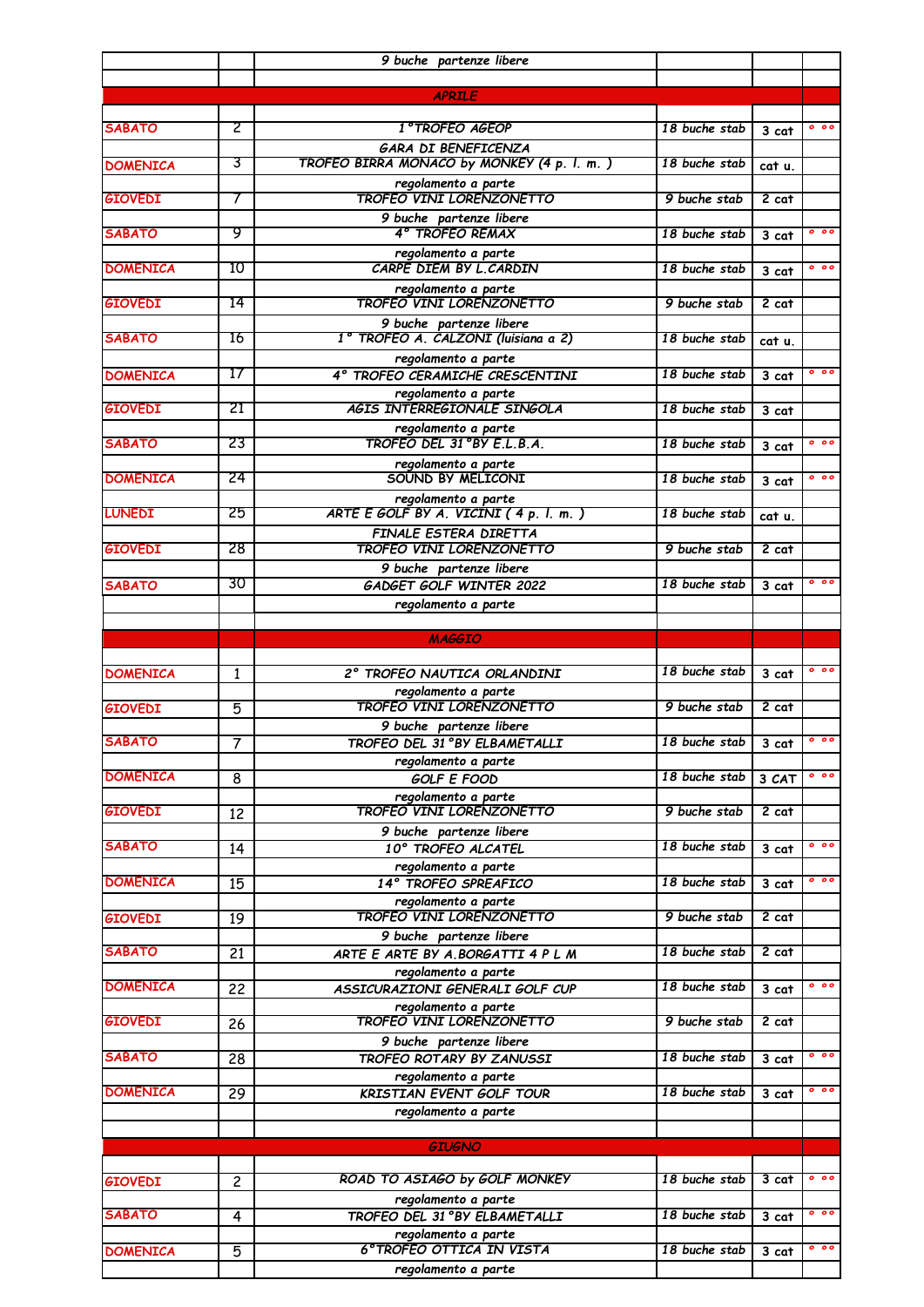| <b>GIOVEDI</b>  | 9               | <b>TROFEO VINI LORENZONETTO</b>                                              | 9 buche stab       | 2 cat   |                |
|-----------------|-----------------|------------------------------------------------------------------------------|--------------------|---------|----------------|
|                 |                 | 9 buche partenze libere                                                      |                    |         |                |
| <b>SABATO</b>   | 11              | IN CROCIERA CON IL SORRISO                                                   | 18 buche stab      | 3 cat   | 0 <sub>0</sub> |
| <b>DOMENICA</b> | 12              | regolamento a parte<br><b>GOLF &amp; FOOD</b>                                | 18 buche stab      | 3 cat   | 000            |
|                 |                 | regolamento a parte                                                          |                    |         |                |
| <b>GIOVEDI</b>  | 16              | <b>TROFEO VINI LORENZONETTO</b>                                              | 9 buche stab       | $2$ cat |                |
|                 |                 | 9 buche partenze libere                                                      |                    |         |                |
| <b>SABATO</b>   | 18              | LA MAISON MAGNIFIQUE                                                         | 18 buche stab      | 3 cat   | 000            |
| <b>DOMENICA</b> | 19              | regolamento a parte<br>ROAD TO ASIAGO by GOLF MONKEY                         | 18 buche stab      | $3$ cat | 0 <sub>0</sub> |
|                 |                 |                                                                              |                    |         |                |
| <b>GIOVEDI</b>  | 23              | regolamento a parte<br>TROFEO VINI LORENZONETTO                              | 9 buche stab       | 2 cat   |                |
|                 |                 | 9 buche partenze libere                                                      |                    |         |                |
| <b>SABATO</b>   | 25              | RAIDER CUP (1 <sup>^</sup> giornata)                                         |                    |         |                |
| <b>DOMENICA</b> | 26              | regolamento a parte<br>RAIDER CUP (2 <sup>^</sup> giornata)                  |                    |         |                |
|                 |                 | premiazione delle 2 giornate                                                 |                    |         |                |
| <b>GIOVEDI</b>  | 30              | <b>TROFEO VINI LORENZONETTO</b>                                              | 9 buche stab       | $2$ cat |                |
|                 |                 | 9 buche partenze libere                                                      |                    |         |                |
|                 |                 |                                                                              |                    |         |                |
|                 |                 | <b>LUGLIO</b>                                                                |                    |         |                |
| <b>SABATO</b>   | $\overline{c}$  | ABU DHABI GOLF CHALLENGE ( luisiana a 2)                                     | 18 buche stab      | cat u.  |                |
|                 |                 | <b>FINALE ITALIANA ED ESTERA</b>                                             |                    |         |                |
| <b>DOMENICA</b> | 3               | <b>DUBAI GOLF PLAYER</b>                                                     | 18 buche stab      | 3 cat   | 000            |
|                 |                 | regolamento a parte                                                          |                    |         |                |
| <b>GIOVEDI</b>  | 7               | <b>TROFEO VINI LORENZONETTO</b>                                              | 9 buche stab       | $2$ cat |                |
| <b>SABATO</b>   | 9               | 9 buche partenze libere<br>1° TROFEO OMEGA                                   | 18 buche stab      | 3 cat   | 000            |
|                 |                 | regolamento a parte                                                          |                    |         |                |
| <b>DOMENICA</b> | 10              | COPPA DI SCOZIA                                                              | 18 buche stab      | 3 cat   | 0 <sub>0</sub> |
|                 |                 | FINALE ITALIANA ED ESTERA                                                    |                    |         |                |
| <b>GIOVEDI</b>  | 14              | <b>TROFEO VINI LORENZONETTO</b>                                              | 9 buche stab       | 2 cat   |                |
| <b>SABATO</b>   |                 | 9 buche partenze libere                                                      | 18 buche stab      |         |                |
|                 | 16              | RANGE ROVER BY OVERLAND 4 P L M                                              |                    | cat u.  |                |
| <b>DOMENICA</b> | 17              | <b>RADLER CUP RED</b>                                                        | 18 buche stab      | 3 cat   | 0 <sub>0</sub> |
|                 |                 | regolamento a parte                                                          |                    |         |                |
| <b>GIOVEDI</b>  | $\overline{21}$ | <b>TROFEO VINI LORENZONETTO</b>                                              | 9 buche stab 2 cat |         |                |
| <b>SABATO</b>   |                 | 9 buche partenze libere                                                      |                    |         | 000            |
|                 | 23              | TROFEO DEL 31°BY ELBAMETALLI                                                 | 18 buche stab      | 3 cat   |                |
| <b>DOMENICA</b> | 24              | regolamento a parte<br>5° TROFEO DELLA BIRRA by M. TAMBURINI ( luisiana a 2) | 18 buche stab      | cat u.  |                |
|                 |                 | regolamento a parte                                                          |                    |         |                |
| <b>GIOVEDI</b>  | 28              | <b>TROFEO VINI LORENZONETTO</b>                                              | 9 buche stab       | 2 cat   |                |
|                 |                 | 9 buche partenze libere                                                      |                    |         |                |
| <b>SABATO</b>   | 30              | 11° TROFEO B P E R                                                           | 18 buche stab      | 3 cat   | 000            |
| <b>DOMENICA</b> | 31              | regolamento a parte<br><b>GADGET GOLF WINTER CUP</b>                         | 18 buche stab      | 3 cat   | $0\ 0\ 0$      |
|                 |                 | <b>FINALE ITALIANA</b>                                                       |                    |         |                |
|                 |                 |                                                                              |                    |         |                |
|                 |                 | <b>AGOSTO</b>                                                                |                    |         |                |
| <b>GIOVEDI</b>  | 4               | <b>TROFEO VINI BEDIN</b>                                                     | 9 buche stab       | $2$ cat |                |
|                 |                 | 9 buche partenze libere                                                      |                    |         |                |
| <b>SABATO</b>   | 6               | CRISTIAN EVENT (4 p. l. m.)                                                  | 18 buche stab      | cat u.  |                |
|                 |                 | FINALE ITALIANA                                                              |                    |         |                |
| <b>DOMENICA</b> | $\overline{7}$  | <b>TEACHER CUP</b>                                                           | 18 buche medal     | 3 cat   | 000            |
|                 |                 | regolamento a parte                                                          | 9 buche stab       |         |                |
| <b>DOMENICA</b> | $\overline{7}$  | PORTA UN AMICO AL GOLF<br>regolamento a parte                                |                    | cat u.  |                |
| <b>GIOVEDI</b>  | 11              | <b>TROFEO VINI BEDIN</b>                                                     | 9 buche stab       | 2 cat   |                |
|                 |                 | 9 buche partenze libere                                                      |                    |         |                |
| <b>SABATO</b>   | 13              | COPPA DI SCOZIA                                                              | 18 buche stab      | 3 cat   | $0\,$ 0 0 $\,$ |
|                 |                 | FINALE ITALIANA ED ESTERA                                                    |                    |         |                |
| <b>DOMENICA</b> | 14              | <b>CRISTIAN EVENT</b>                                                        | 18 buche stab      | 3 cat   | $0\ 0\ 0$      |
| <b>LUNEDI</b>   | $\overline{15}$ | regolamento a parte<br>LUISIANA DI FERAGOSTO (luisiana a 4)                  | 18 buche stab      | cat u.  |                |
|                 |                 | regolamento a parte                                                          |                    |         |                |
|                 |                 |                                                                              |                    |         |                |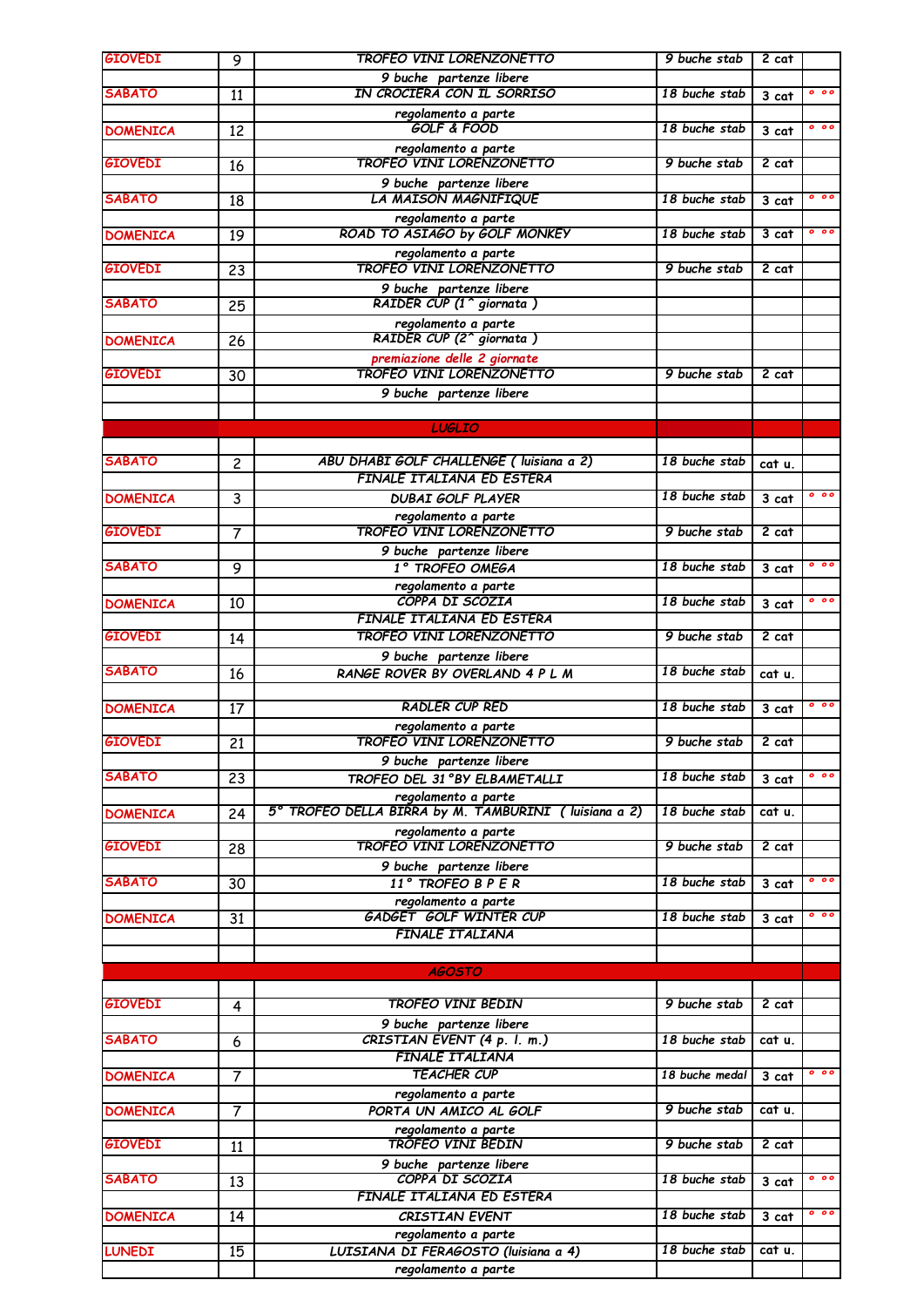|                                                                                                                                                                | 18              | <b>TROFEO VINI BEDIN</b>                                     | 9 buche stab  | $2$ cat            |                                                                                            |
|----------------------------------------------------------------------------------------------------------------------------------------------------------------|-----------------|--------------------------------------------------------------|---------------|--------------------|--------------------------------------------------------------------------------------------|
|                                                                                                                                                                |                 | 9 buche partenze libere                                      |               |                    |                                                                                            |
| SABATO                                                                                                                                                         | 20              | TROFEO DEL 31°BY ELBAMETALLI                                 | 18 buche stab | $3$ cat            | 0 <sub>0</sub>                                                                             |
|                                                                                                                                                                |                 | regolamento a parte                                          |               |                    |                                                                                            |
| <b>DOMENICA</b>                                                                                                                                                | 21              | <b>DUBAI GOLF PLAYER</b>                                     | 18 buche stab | 3 cat              | 000                                                                                        |
|                                                                                                                                                                |                 | regolamento a parte                                          |               |                    |                                                                                            |
| <b>GIOVEDI</b>                                                                                                                                                 | $\overline{25}$ | <b>TROFEO VINI BEDIN</b>                                     | 9 buche stab  | $2$ cat            |                                                                                            |
| <b>SABATO</b>                                                                                                                                                  |                 | 9 buche partenze libere<br>LUISIANA DEL PESCE (luisiana a 2) | 18 buche stab |                    |                                                                                            |
|                                                                                                                                                                | $\overline{27}$ |                                                              |               | cat u.             |                                                                                            |
|                                                                                                                                                                |                 | regolamento a parte<br>RADLER CUP RED                        | 18 buche stab |                    | 000                                                                                        |
| <b>DOMENICA</b>                                                                                                                                                | $\overline{28}$ |                                                              |               | 3 cat              |                                                                                            |
| <b>DOMENICA</b>                                                                                                                                                |                 | regolamento a parte<br>PORTA UN AMICO AL GOLF                | 9 buche stab  | cat u.             |                                                                                            |
|                                                                                                                                                                | 28              |                                                              |               |                    |                                                                                            |
|                                                                                                                                                                |                 | regolamento a parte                                          |               |                    |                                                                                            |
|                                                                                                                                                                |                 | <b>SETTEMBRE</b>                                             |               |                    |                                                                                            |
|                                                                                                                                                                |                 |                                                              |               |                    |                                                                                            |
| <b>GIOVEDI</b>                                                                                                                                                 | 1               | <b>TROFEO VINI BEDIN</b>                                     | 9 buche stab  | $2$ cat            |                                                                                            |
|                                                                                                                                                                |                 |                                                              |               |                    |                                                                                            |
| SABATO                                                                                                                                                         | 3               | 9 buche partenze libere<br>CONTI CHALLENGE ARGENTI           | 18 buche stab |                    | $\circ$                                                                                    |
|                                                                                                                                                                |                 |                                                              |               | $3$ cat            |                                                                                            |
|                                                                                                                                                                |                 | FINALE ITALIANA<br>4° TROFEO CHAMPAGNE ROUSSEAUX             | 18 buche stab |                    | $\circ$                                                                                    |
| <b>DOMENICA</b>                                                                                                                                                | 4               |                                                              |               | 3 cat              |                                                                                            |
| <b>GIOVEDI</b>                                                                                                                                                 |                 | regolamento a parte<br><b>TROFEO VINI BEDIN</b>              | 9 buche stab  | 2 cat              |                                                                                            |
|                                                                                                                                                                | 8               |                                                              |               |                    |                                                                                            |
|                                                                                                                                                                |                 | 9 buche partenze libere<br><b>GOLF &amp; FOOD</b>            |               |                    | $\mathbf{o}$                                                                               |
| <b>SABATO</b>                                                                                                                                                  | 10              |                                                              | 18 buche stab | 3 cat              |                                                                                            |
|                                                                                                                                                                |                 | regolamento a parte<br>3° TROFEO ODV A.V.I.S, (4 p.I.m.)     |               |                    |                                                                                            |
| <b>DOMENICA</b>                                                                                                                                                | 11              |                                                              | 18 buche stab | 3 cat              |                                                                                            |
|                                                                                                                                                                |                 | regolamento a parte                                          |               |                    |                                                                                            |
| <b>GIOVEDI</b>                                                                                                                                                 | 15              | <b>TROFEO VINI BEDIN</b>                                     | 9 buche stab  | $2$ cat            |                                                                                            |
|                                                                                                                                                                |                 | 9 buche partenze libere                                      |               |                    |                                                                                            |
| <b>SABATO</b>                                                                                                                                                  | 17              | FERRO 9 GOLF CUP                                             | 18 buche stab | 3 cat              | $\overline{\mathbf{0}}$                                                                    |
|                                                                                                                                                                |                 | FINALE ITALIANA                                              |               |                    |                                                                                            |
| <b>DOMENICA</b>                                                                                                                                                | 18              | TROFEO DEL 31°BY ELBA METALLI                                | 18 buche stab | $\overline{3}$ cat | $\mathbf{o}$                                                                               |
|                                                                                                                                                                |                 | regolamento a parte                                          |               |                    |                                                                                            |
| <b>GIOVEDI</b>                                                                                                                                                 | 22              | <b>TROFEO VINI BEDIN</b>                                     | 9 buche stab  | $2$ cat            |                                                                                            |
|                                                                                                                                                                |                 | 9 buche partenze libere                                      |               |                    |                                                                                            |
| <b>SABATO</b>                                                                                                                                                  | 24              | F INE CO TROPHY                                              | 18 buche stab | 3 cat              | $\mathbf{o} \bullet$                                                                       |
|                                                                                                                                                                |                 | regolamento a parte                                          |               |                    |                                                                                            |
| <b>DOMENICA</b>                                                                                                                                                | $\overline{25}$ | RADLER CUP RED                                               | 18 buche stab | $\overline{3}$ cat |                                                                                            |
|                                                                                                                                                                |                 | regolamento a parte                                          |               |                    |                                                                                            |
| <b>GIOVEDI</b>                                                                                                                                                 | 29              | TROFEO VINI BEDIN                                            | 9 buche stab  | $2$ cat            |                                                                                            |
|                                                                                                                                                                |                 | 9 buche partenze libere                                      |               |                    |                                                                                            |
| <b>VENERDI</b>                                                                                                                                                 | 30              | FINALE NAZIONALE BLACK by CRISTIAN EVENT                     |               |                    |                                                                                            |
|                                                                                                                                                                |                 |                                                              |               |                    |                                                                                            |
|                                                                                                                                                                |                 | regolamento a parte                                          |               |                    |                                                                                            |
|                                                                                                                                                                |                 |                                                              |               |                    |                                                                                            |
|                                                                                                                                                                |                 | <b>OTTOBRE</b>                                               |               |                    |                                                                                            |
|                                                                                                                                                                |                 |                                                              |               |                    |                                                                                            |
|                                                                                                                                                                | $\mathbf{1}$    | <b>CRISTIAN EVENT TOUR</b>                                   | 18 buche stab | 3 cat              |                                                                                            |
|                                                                                                                                                                |                 | FINALE ITALIANA                                              |               |                    |                                                                                            |
|                                                                                                                                                                | $\overline{c}$  | <b>DUBAI GOLF PLAYER</b>                                     | 18 buche stab | $3$ cat            |                                                                                            |
|                                                                                                                                                                |                 | regolamento a parte                                          |               |                    |                                                                                            |
|                                                                                                                                                                | 6               | <b>TROFEO VINI BEDIN</b>                                     | 9 buche stab  | $2$ cat            |                                                                                            |
|                                                                                                                                                                |                 | 9 buche partenze libere                                      |               |                    |                                                                                            |
|                                                                                                                                                                | 8               | 31 ^ COPPA DEL PRESIDENTE (luisiana a 2)                     | 18 buche stab | cat u.             |                                                                                            |
|                                                                                                                                                                |                 | regolamento a parte                                          |               |                    |                                                                                            |
|                                                                                                                                                                | 9               | 14° MEMORIAL G. TRASFORINI                                   | 18 buche stab | 3 cat              |                                                                                            |
|                                                                                                                                                                |                 | regolamento a parte                                          |               |                    |                                                                                            |
|                                                                                                                                                                | 13              | TROFEO VINI BEDIN                                            | 9 buche stab  | $2$ cat            |                                                                                            |
|                                                                                                                                                                |                 | 9 buche partenze libere                                      |               |                    |                                                                                            |
|                                                                                                                                                                | 15              | TROFEO DEL 31°BY ELBAMETALLI                                 | 18 buche stab | 3 cat              |                                                                                            |
|                                                                                                                                                                |                 |                                                              |               |                    |                                                                                            |
|                                                                                                                                                                | 16              | regolamento a parte<br>GADGET GOLF WINTER CUP                | 18 buche stab | 3 cat              |                                                                                            |
|                                                                                                                                                                |                 | <b>FINALE ITALIANA</b>                                       |               |                    |                                                                                            |
| <b>SABATO</b><br><b>DOMENICA</b><br><b>GIOVEDI</b><br><b>SABATO</b><br><b>DOMENICA</b><br><b>GIOVEDI</b><br><b>SABATO</b><br><b>DOMENICA</b><br><b>GIOVEDI</b> |                 | <b>TROFEO VINI BEDIN</b>                                     | 9 buche stab  | $2$ cat            |                                                                                            |
|                                                                                                                                                                | 20              |                                                              |               |                    |                                                                                            |
| <b>SABATO</b>                                                                                                                                                  |                 | 9 buche partenze libere<br>CAINS MOORE GOLF CUP              | 18 buche stab |                    |                                                                                            |
|                                                                                                                                                                | 22              |                                                              |               | 3 cat              |                                                                                            |
| <b>DOMENICA</b>                                                                                                                                                | 23              | regolamento a parte<br><b>GOLF &amp; FOOD</b>                | 18 buche stab | 3 cat              | $\circ$<br>$\mathbf{o} \bullet$<br>$\circ$<br>$\circ$<br>$\mathbf{o} \bullet$<br>$\bullet$ |